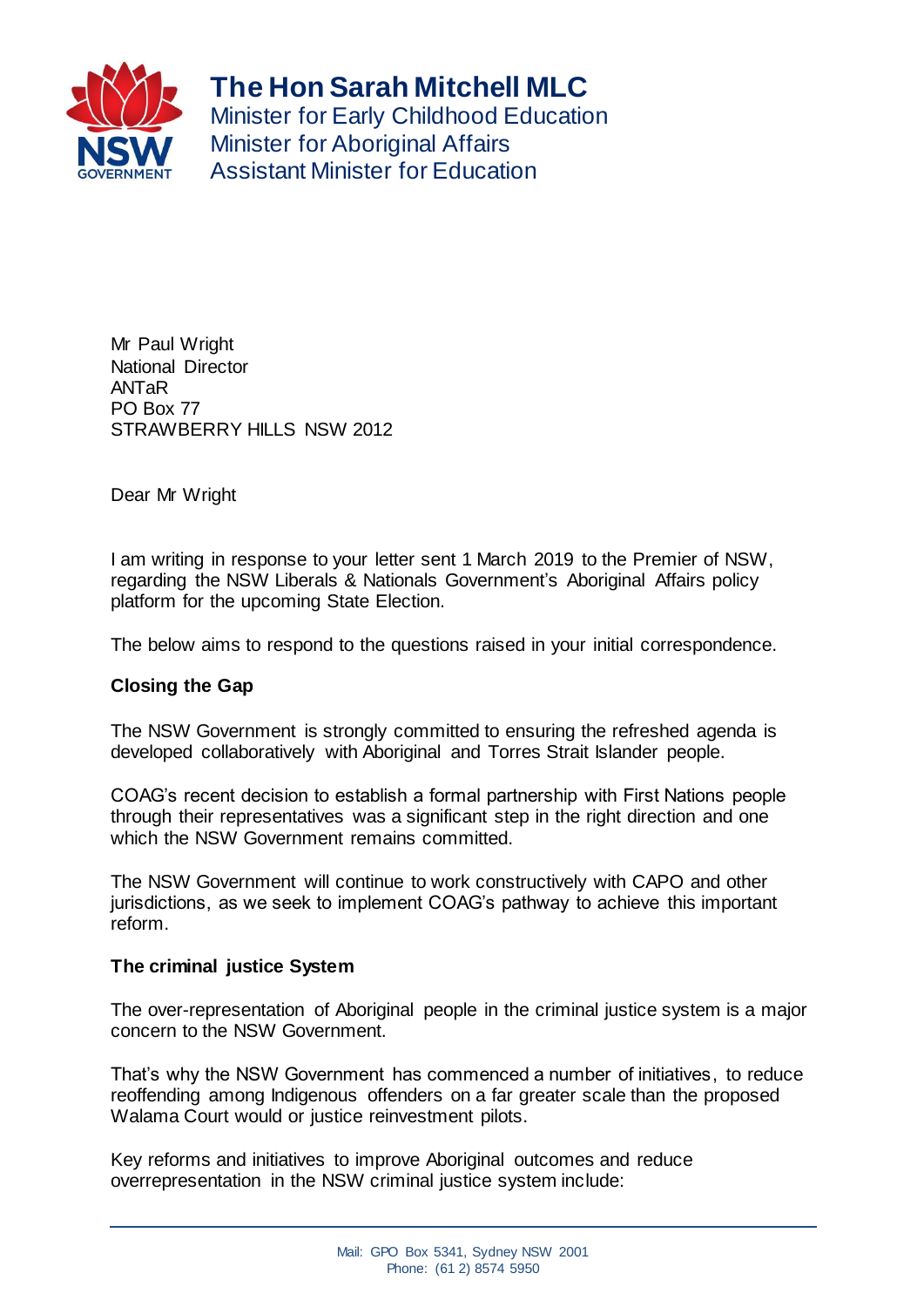- Reforms to sentencing and parole legislation which focus on increasing access to supervision in the community;
- \$330m invested over three years (2017-20) in additional initiatives to reduce reoffending part of which will contribute to the implementation of programs available to Aboriginal offenders;
- Reforms to driver licence disqualification to reduce the number of Aboriginal people driving without a licence. More than 14% of those sentenced for unauthorised driving and almost a third of those imprisoned, identify as Aboriginal;
- Expanded trial of the Youth Koori Court, an initiative structured around restorative justice principles;
- \$3.75 million for the Clontarf Foundation to improve education and employment prospects for Aboriginal students;
- \$33.1 million over four years to a new Aboriginal Social Housing Strategy; and
- \$10 million over four years for a new social impact investment to improve Aboriginal employment outcomes.

## **Out of Home Care**

As Minister for Aboriginal Affairs I take the removal of Aboriginal children and young people from their families very seriously.

The NSW Government believes Aboriginal children should have a sense of their Aboriginal identity, be raised in their own culture, and value family, extended family, kinship networks, culture and community.

I am aware that some Aboriginal people and organisations have expressed concerns about the recent changes to the NSW child protection system, especially changes to adoption laws.

I understand these concerns; adoption was used in the past as part of assimilation policies, disconnecting children from their families, communities and culture. However, the NSW Government is determined to avoid a repetition of past practices, which had a devastating impact on so many Aboriginal families.

Adoption, even after the reforms, is still the least preferred option for Aboriginal children and young people in out of home care. The changes aim to keep children safe at home or with family. Families have the opportunity to respond to concerns there might be about a child's safety before care orders are placed and to create a family led plan.

The Aboriginal Child Placement Principles confirm that when Aboriginal children are removed from their families for care and protection reasons, Aboriginal children and